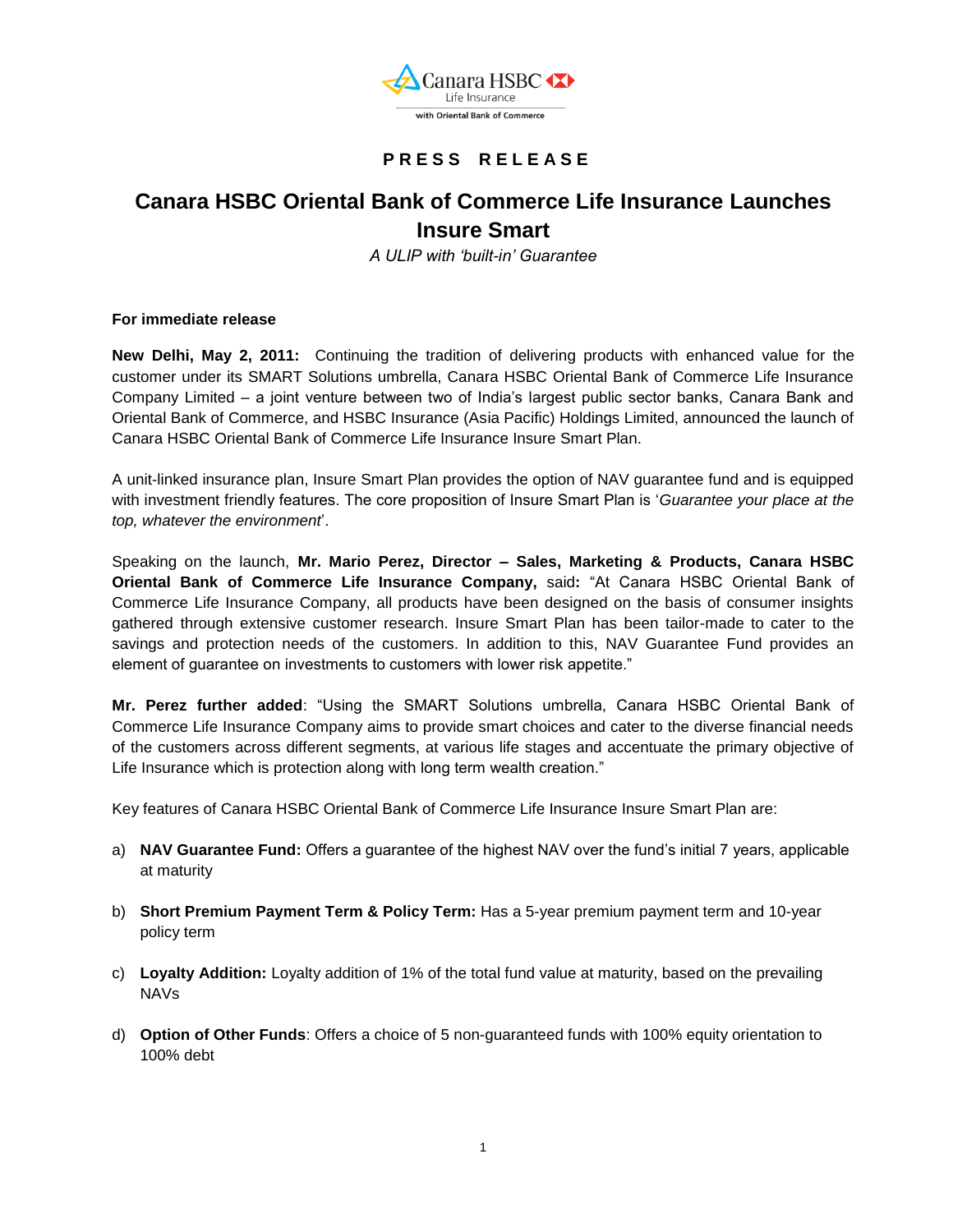

- e) **Lower Allocation Charge on SI/ECS:** Offers lower allocation charges to customers opting for ECS (Electronic Clearing Service)/SI (Standing Instructions) for payment of premium - an unbeatable combination of lower costs and increased convenience
- f) **Partial Withdrawal:** Allows customers to make partial withdrawal for any unforeseen contingency from the 6th policy year
- g) **Risk Cover of Choice:** Customer can not only choose the risk cover to secure their family"s financial needs, they can also increase or decrease the sum assured
- h) **Tax Benefits:** The customer can avail tax benefits on premiums paid and the benefit paid out under the policy, subject to the applicable provisions of Section 80C and Section 10(10D) respectively, of the Income Tax Act, 1961

With the launch of Canara HSBC Oriental Bank of Commerce Life Insurance Insure Smart Plan, the Company has further strengthened its product suite to provide a wider choice to customers and help them find the right solution for protecting their family and future financial needs.

The new life insurance plan is available pan-India through the 5,500 branches of Canara Bank, HSBC, Oriental Bank of Commerce, Pragathi Gramin Bank, Shreyas Gramin Bank, South Malabar Gramin Bank and HSBCInvestDirect Securities (India) Limited.

#### **- Ends-**

### **About Canara HSBC Oriental Bank of Commerce Life Insurance Company Limited [\(www.canarahsbclife.com\)](http://www.canarahsbclife.com/)**

Canara HSBC Oriental Bank of Commerce Life Insurance Company Limited was launched in June 2008 and is jointly owned by two of India"s largest public sector banks – Canara Bank (holding 51%) and Oriental Bank of Commerce (23%) – and HSBC Insurance (Asia Pacific) Holdings Limited (26%), the Asian insurance arm of one of the world"s largest banking and financial services groups – HSBC.

The Company has exclusive access to around 53 million customers and a pan-India network of over 4600 branches of Canara Bank, HSBC and Oriental Bank of Commerce. The formidable distribution strength and in-depth local market knowledge of Canara Bank and Oriental Bank of Commerce coupled with the considerable insurance experience, product range and proven bancassurance capabilities of HSBC make this an unparalleled union of financial strength, expertise and most importantly, trust.

Canara HSBC Oriental Bank of Commerce Life Insurance Company understands that today innovation is a key differentiator. Based on market demand and customer preferences, the Company currently offers 10 products - 4 unit-linked and 6 traditional. Individual unit-linked products include Grow Smart Plan, Dream Smart Plan, Future Smart Plan and Insure Smart Plan and traditional products include Secure Smart Plan, Pure Term Plan and Immediate Pension Plan. Group Products include Group Term Plan, Group Loan Protection Plan and Group Traditional Plan on traditional platform.

The Company currently has 29 offices across the country (in 27 cities) to service customers, provide necessary training and coaching support to the bank staff and ongoing service support to around 800 bank